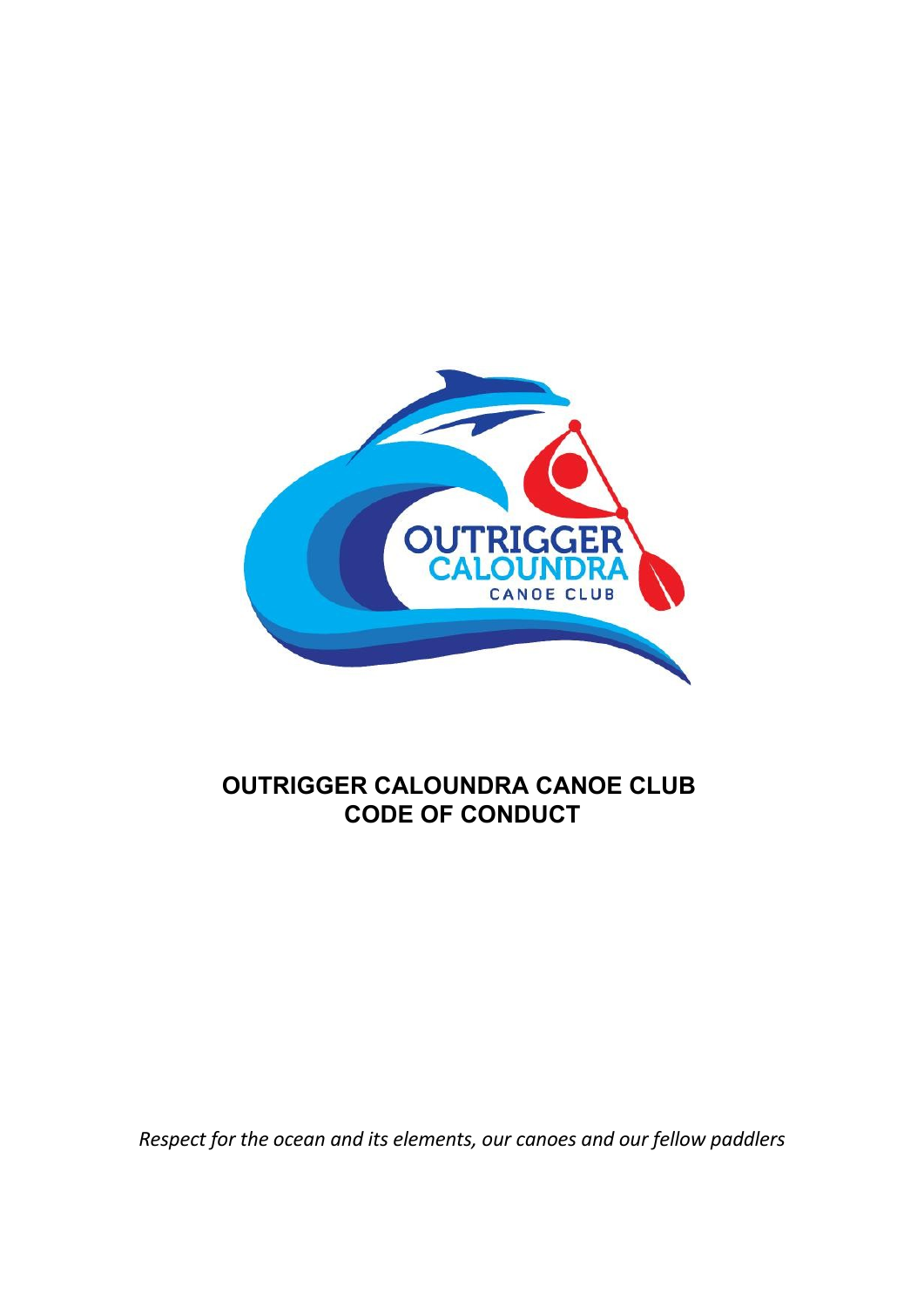# **Table of Contents**

| <b>INTRODUCTION TO OUTRIGGER CALOUNDRA CANOE CLUB</b> | 3 |
|-------------------------------------------------------|---|
| <b>CODE OF CONDUCT</b>                                | 4 |
| <b>GENERAL</b>                                        | 4 |
| <b>MEMBERSHIP RESPONSIBILITIES</b>                    | 4 |
| <b>TRAINING AND RACING</b>                            | 5 |
| <b>EQUIPMENT</b>                                      | 5 |
| <b>COACHING</b>                                       | 5 |
| <b>COMMITTEE MEMBERS</b>                              | 6 |
| <b>MEMBER'S ACCEPTANCE OF CODE OF CONDUCT</b>         | 7 |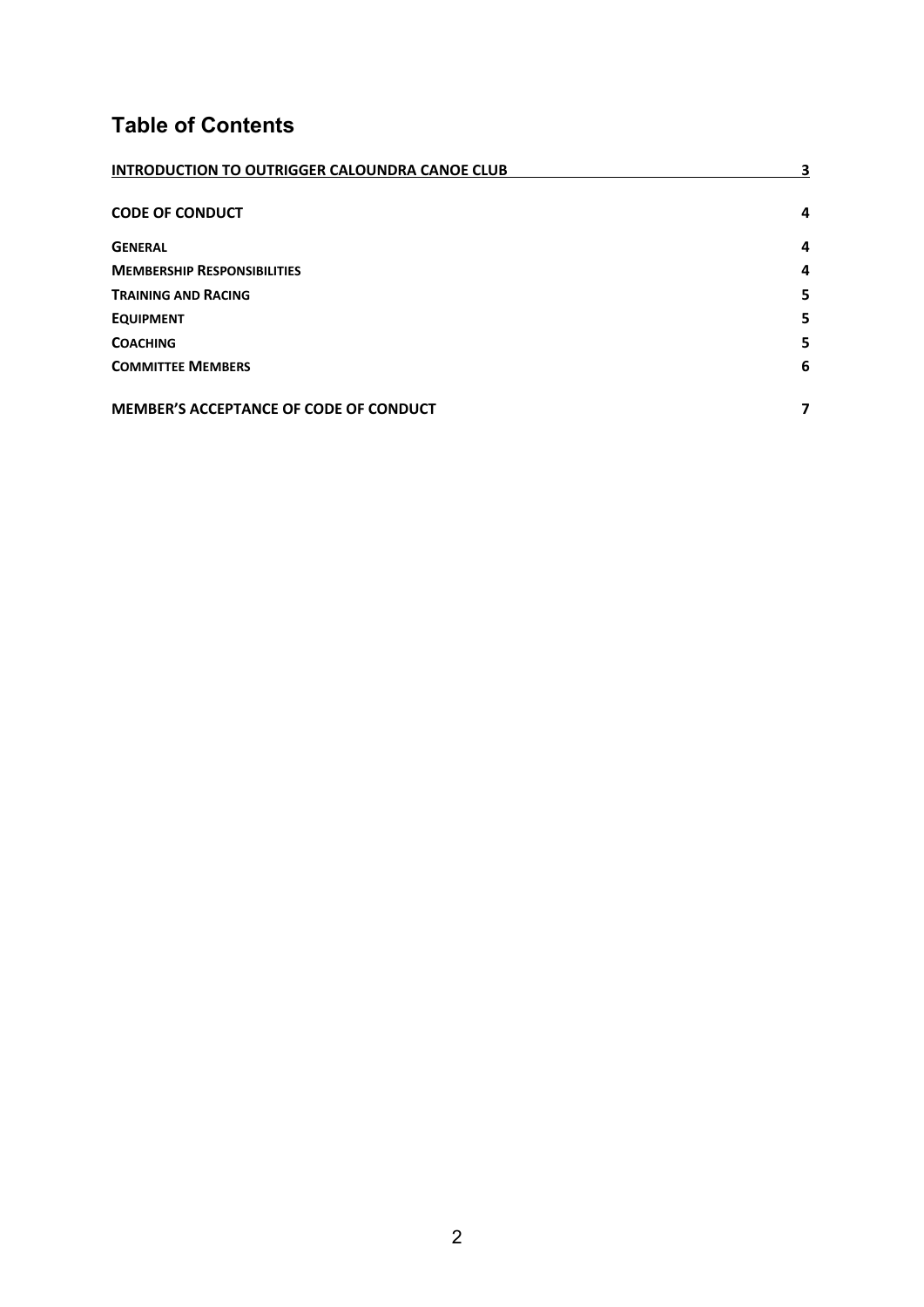### **Why does Outrigger Caloundra Canoe Club have a Code of Conduct?**

Outrigger Caloundra Canoe Club (OCCC) aims to preserve the history and spirit of outrigging while providing its members with a safe and enjoyable environment in which they can participate in the sport of outrigger canoeing.

This Code of Conduct is in no way intended to diminish the enjoyment of any member, but to ensure that all members have an equal opportunity to enjoy the sport to the same level.

It outlines the minimum standards that OCCC members must abide by and seeks to ensure that the rules, guidelines, laws and regulations of the Australian Outrigger Canoe Racing Association Inc. (AOCRA), any relevant State or local authority, and any specific regatta race rules are adhered to by OCCC members at all times.

These standards are applicable to members at all times. While OCCC does not expect members to be faultless, the Management Committee is responsible for managing behaviours that are detrimental to the club and to the wellbeing of members. Left unchecked, poor behaviours can pose the following problems for the club:

- members feel harassed by constant nit-picking on the water and withdraw from the club
- steerers lose their confidence on the water due to being undermined by crew members and stop steering
- coaches become less willing to coach due to the lack of respect from members and withdraw
- members become less likely to volunteer for Committee and Captain roles due to feelings of disenchantment
- membership becomes divided thereby creating disharmony and unrest; and so forth.

Any breach of the Code of Conduct may result in an initial verbal warning from the Club Captains or Head Coach. Further breaches may result in a written warning from the Management Committee and/or require the member to work with OCCC Management Committee and Club Captains to resolve issues. Any member who continues to breach the code after two warnings within a two year period will be terminated from the club. The OCCC Constitution outlines the appeal process for membership termination.

Membership at Outrigger Caloundra is a privilege not an entitlement. All members must be willing to check themselves, be accountable for their actions and be willing to stand up for each other when they witness behaviours that are detrimental to the club.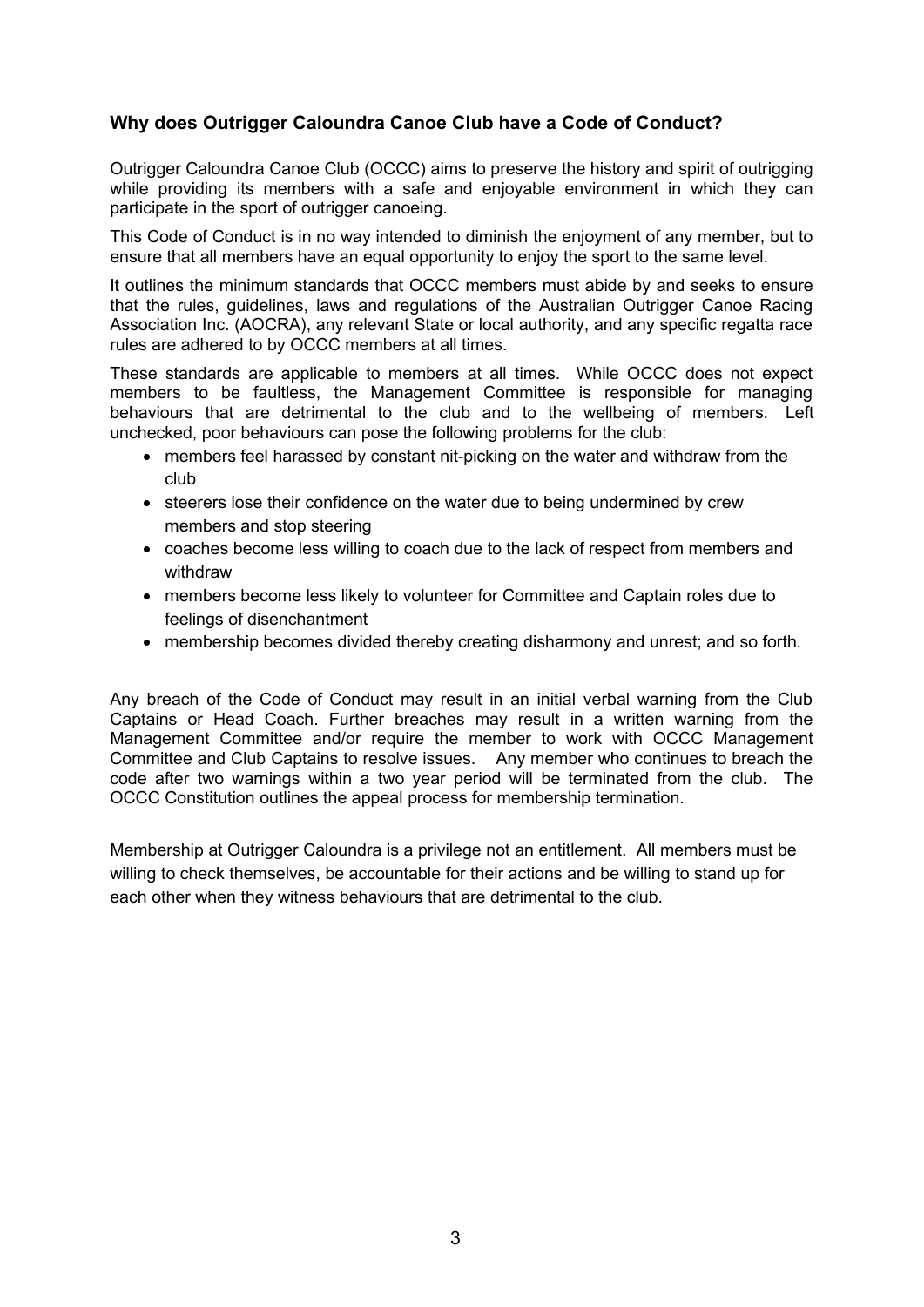### **Code of Conduct**

All OCCC members are required to:

#### **General**

- · Uphold the club's core values of respect, transparency, fun, courage and commitment.
- Be aware of, and abide by, the rules, quidelines, laws and regulations of AOCRA, any relevant State or local authority, and any specific regatta rules.
- Refrain from any behaviour that may bring OCCC, AOCRA, a regatta organisational committee, sponsors or outrigger canoeing in general, into disrepute.
- Respect all outrigger canoe paddlers regardless of their age, gender, ability, sexual orientation, cultural background or religion and have proper regard for their dignity, rights and obligations.
- Refrain from promoting personal agendas (be it political, religious or otherwise) in an unsolicited manner on the club's social media platforms and/or in person at club events.
- Respect, support and assist the elected committee and their delegates as they work to provide the greatest benefit to the greatest number of members.
- Refrain from any form of harassment and/or abuse towards all outrigger canoe paddlers, coaches and/or officials.
- Be ethical, fair and honest in your dealings with other OCCC members, coaches, Management Committee and AOCRA / regatta officials.
- Report any concerns or queries regarding another member's conduct directly to OCCC management committee or club captain.
- Raise questions about training, crew selections, club management etc directly with a Club Captain, Coach or Committee member. It is unnecessary, and potentially divisive and inflammatory, to include large audiences with such questions on social media.
- · Not engage in any illegal doping practice as outlined by AOCRA Anti-Doping Policy & AOCRA Anti-Doping Regulations. All paddlers, coaches and club officials should acquaint themselves with the relevant documents available on the AOCRA website.

#### **Membership Responsibilities**

- · Ensure all annual membership forms and subscriptions are submitted and paid by the due date as stipulated by the OCCC Committee. Failure to do so will result in the member voiding their OCCC & AOCRA memberships and insurance. Until rectified, the member cannot train or race in OCCC equipment or make any claims resulting from an accident or injury.
- Assist in club activities, such as open days, corporate days, fundraising activities, beginner programs and the hosting of regattas. Penalties may apply to members who consistently train, race and use club equipment yet fail to help with a fair share of club activities.
- Ensure race fees are paid within 7 days of racing.
- · Respect and abide by the decisions of the OCCC Committee and AOCRA officials and in the event of disagreement or dispute. All matters should be raised in an appropriate manner/forum.
- Take responsibility, as far as possible, for their own personal safety including following safety advice from coaches and officials.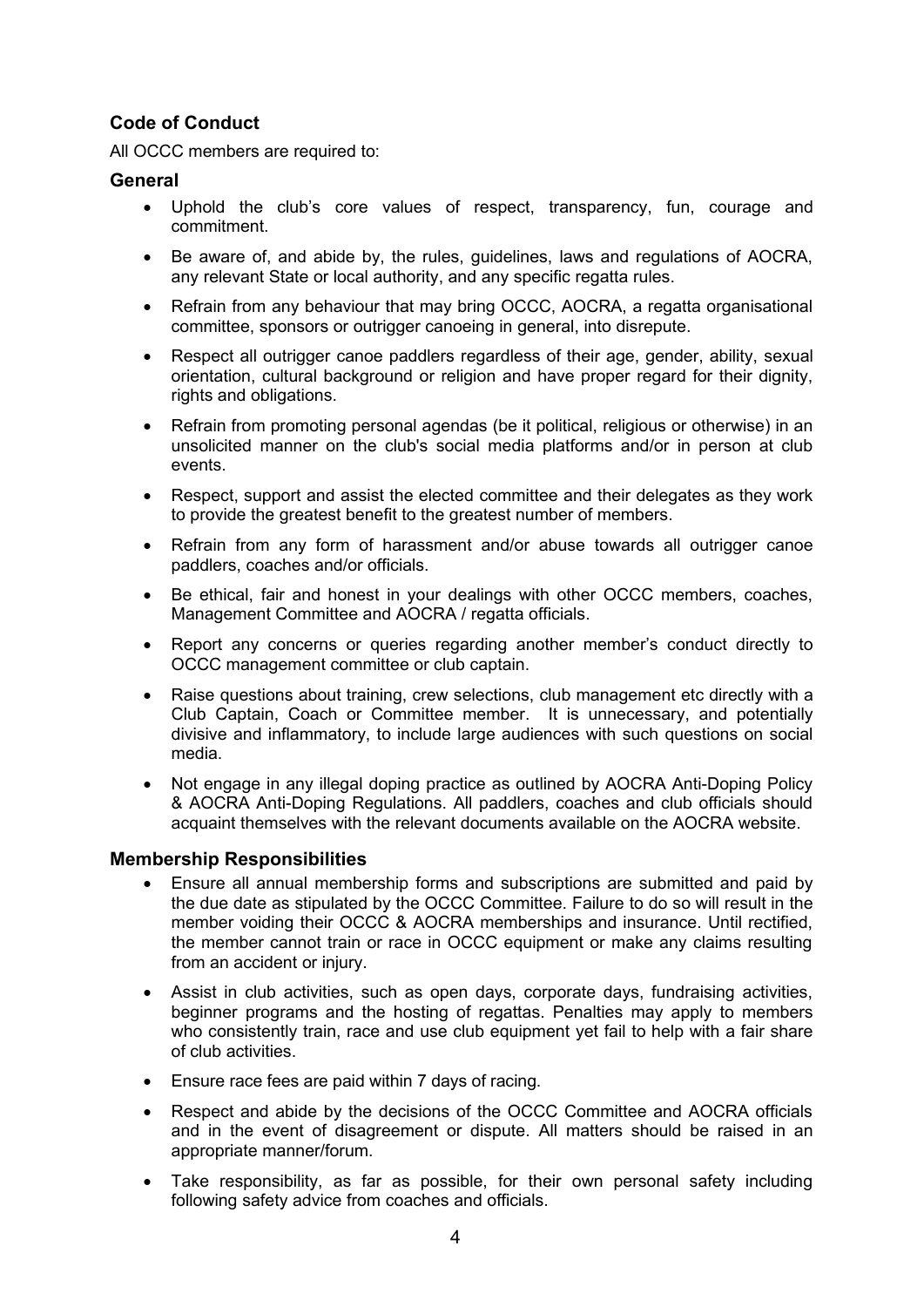· Participate in flip drills, swim test and treading water test yearly and other relevant safety briefings. Members must also be able to get in and out of a canoe unassisted or with minimal assistance from fellow paddlers. In the event that a member fails either the annual swim or tread water test, that member must wear an approved Personal Floatation Device (PFD – Type 1, 2 or 3) at all times whilst training or competing in any form of outrigger canoe as outlined by AOCRA. Failure to comply may void the AOCRA member's personal insurance coverage and negate any claims arising from an incident related to the non-wearing of a PFD.

#### **Training and Racing**

- · Respect the decisions of the coaching team in relation to race craft, training sessions, crew selection and other organisational decisions required by coaches. Rallying as a group to challenge final decisions made by the head coach is unacceptable. It is also unacceptable to publicly challenge a coach on or off the water (unless motivated by grave safety concerns).
- · Make every effort possible to develop their own paddling abilities, in terms of technique, teamwork, stamina, skill and understanding of the art of outrigger canoe paddling.
- · Make every effort to understand the dynamic of the ocean and to learn and respect the traditions of outrigger canoe paddling.
- · Follow the instructions of OCCC coaches, provided those instructions do not contradict the spirit of this code.
- · Strive for the best possible performance at every training session and regatta and make reasonable efforts to increase fitness training outside paddling training.
- · Support and encourage all OCCC members at all training sessions and regattas while being mindful not to coach or provide guidance to members unless you have been asked to do so by a coach.
- · Refrain from the promotion of disharmony, dissension or their own personal agenda amongst the crews or club as a whole.
- · Report any concerns or queries in relation to training to OCCC coaches, management committee or Club Captain.

#### **Equipment**

- Respect OCCC, AOCRA and club members privately owned equipment and assist when required in the maintenance of equipment to ensure it is always kept in good working order for the enjoyment of all members.
- · All paddlers must arrive at the stipulated time to assist in the preparation of OCCC equipment for training sessions, transportation to & from regattas, and for racing at regattas. This is your first priority when you arrive at training or a regatta and your first priority when you are off the water. For example, filling up water bottles, applying sunscreen and fitting gloves is done in your own time once the equipment and preparations have been taken care of.
- · Purchase your own paddle as soon as possible. Club paddles may only be used for up to 1 year for new paddlers.
- · Do not use, borrow, loan or take possession of any equipment owned by or under control of OCCC without first obtaining permission to do so from the OCCC management committee.
- · Report any damage of OCCC equipment to the committee for the appropriate repairs and/or maintenance to be approved.